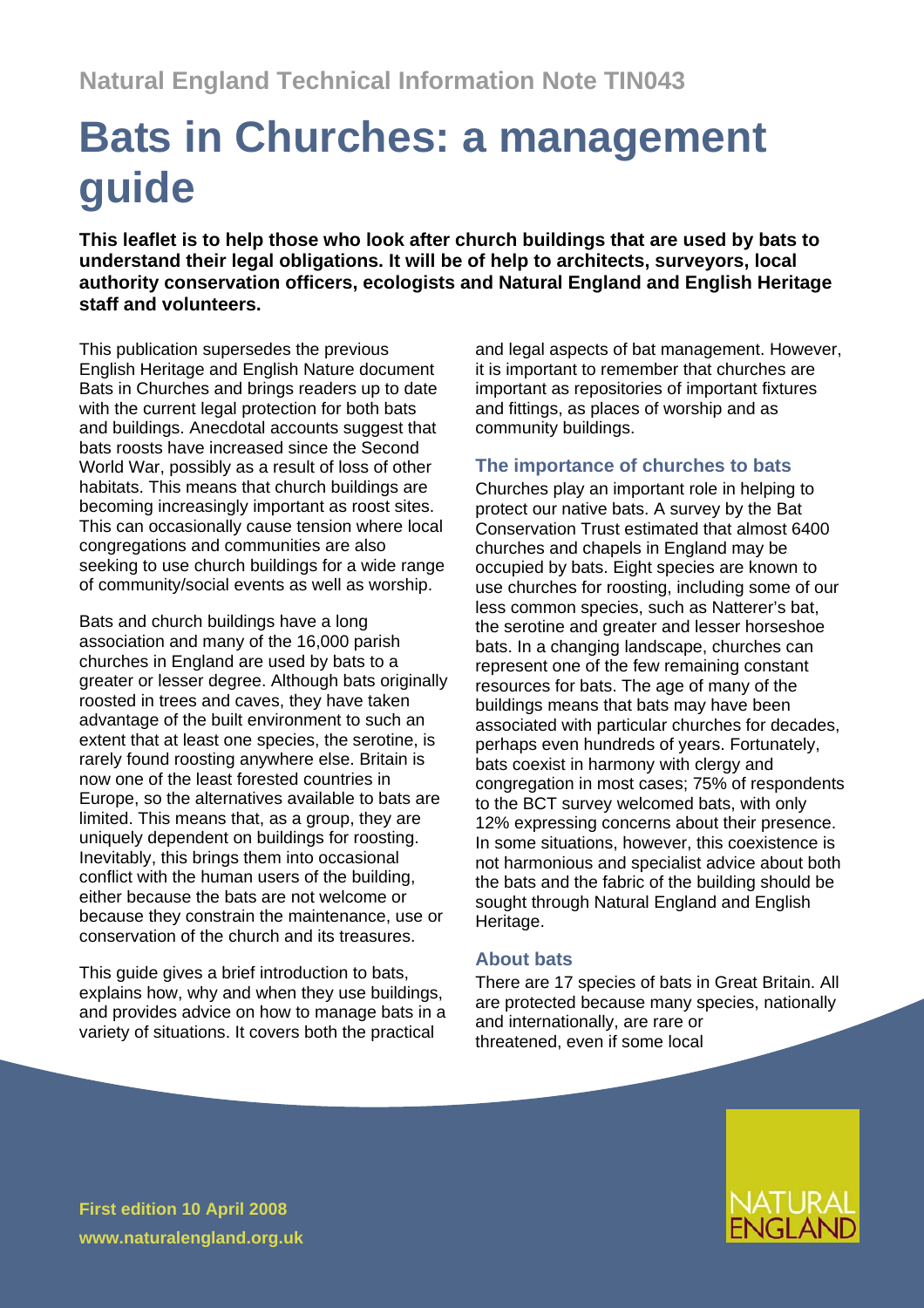areas can boast large colonies. Although, to non-experts, the species look rather similar, they are all distinct and have particular lifestyles and roosting requirements. Shared characteristics are that:

- Bats are mammals, like us, so they give birth to live young (normally one baby per year), which is suckled for several weeks before it becomes independent.
- Bats are warm-blooded, but they have great control over their body temperature, so they can become cold and torpid when they are inactive at any time of the year and of course they can hibernate for long periods.
- Bats are highly manoeuvrable fliers, with wings made from soft skin stretched over modified front limbs. Because their forelimbs are modified for flight, bats often roost clinging on to vertical surfaces with their hind limbs and, perhaps, thumbs. Only the two distinctive species of horseshoe bats habitually hang free by their hind feet, looking like small hanging fruit.
- Bats are nocturnal. Although they have perfectly adequate eyesight, they also use echolocation to navigate in darkness. Flying bats emit a stream of complex high pitched cries through their mouth or nose and process the echoes to build up a picture of their surroundings. Whilst most effective at shortrange, this system is good enough for them to catch small flying insects in complete darkness.

Although the details vary between species, all bats are social and colonial animals for at least part of the year. After hibernating in sheltered places, such as caves, buildings or tree holes, female bats gather in maternity colonies during late spring to give birth and rear their young. Once the young are independent, these maternity colonies tend to disperse in late summer or autumn. At this time males, which lead more solitary lives, attract females for mating, often forming small harems. After this, bats move back to their hibernation roosts, though they can be seen flying and hunting during the winter if the weather is mild. A typical bat year is shown in Figure 1 on page 11, though it should be emphasised that there are

species-specific differences and that the timings vary with the weather conditions.

Some species of bats are rare and are restricted to certain areas of England whilst others are widespread and more frequently encountered. However all are equally protected by law.

## **How bats use churches**

When bats adopted buildings for roosting, they chose places that mimicked their natural roosts. During the winter, bats look for places that are protected from frost and from large and sudden changes in temperature. Churches, with their large size and massive construction can provide those conditions. During the summer period when they are active, bats may perceive the interior of a church as a large space under the tree canopy, so they may fly around inside it before roosting in cracks and crevices in the timbers, just as they do in woodland. At this time, males tend to look for cool roosts, where they can allow their body temperature to cool down to save energy, whilst, during June and July, breeding females gather in warmer places, which help their young grow more quickly. In many cases, churches seem to be used during the autumn, in the period between breeding and hibernation. The pattern of bat usage of each church depends on the types of roost available and the types of bats that are using it, but the presence of bats is generally more obvious during the warmer months (June to September).

Because bats are small (most can go through a 2 cm ( ¾ inch) crack), they are able to enter large old buildings like churches in many places. Typical entrance points include gaps around doors and windows, through broken or missing panes of glass, through open eaves and ventilation slits, under loose slates or around lead flashings. In some cases, bats have been found using quite complicated ways of getting into a church, such as flying through louvres in a tower and then through the holes for the bellropes. In other cases, it has simply been impossible to find their access points.

Bats can be found roosting in many places in churches, though towers tend not to provide the conditions they are looking for. More usual roosting sites include the chancel arch, where there is often a gap between the stone arch and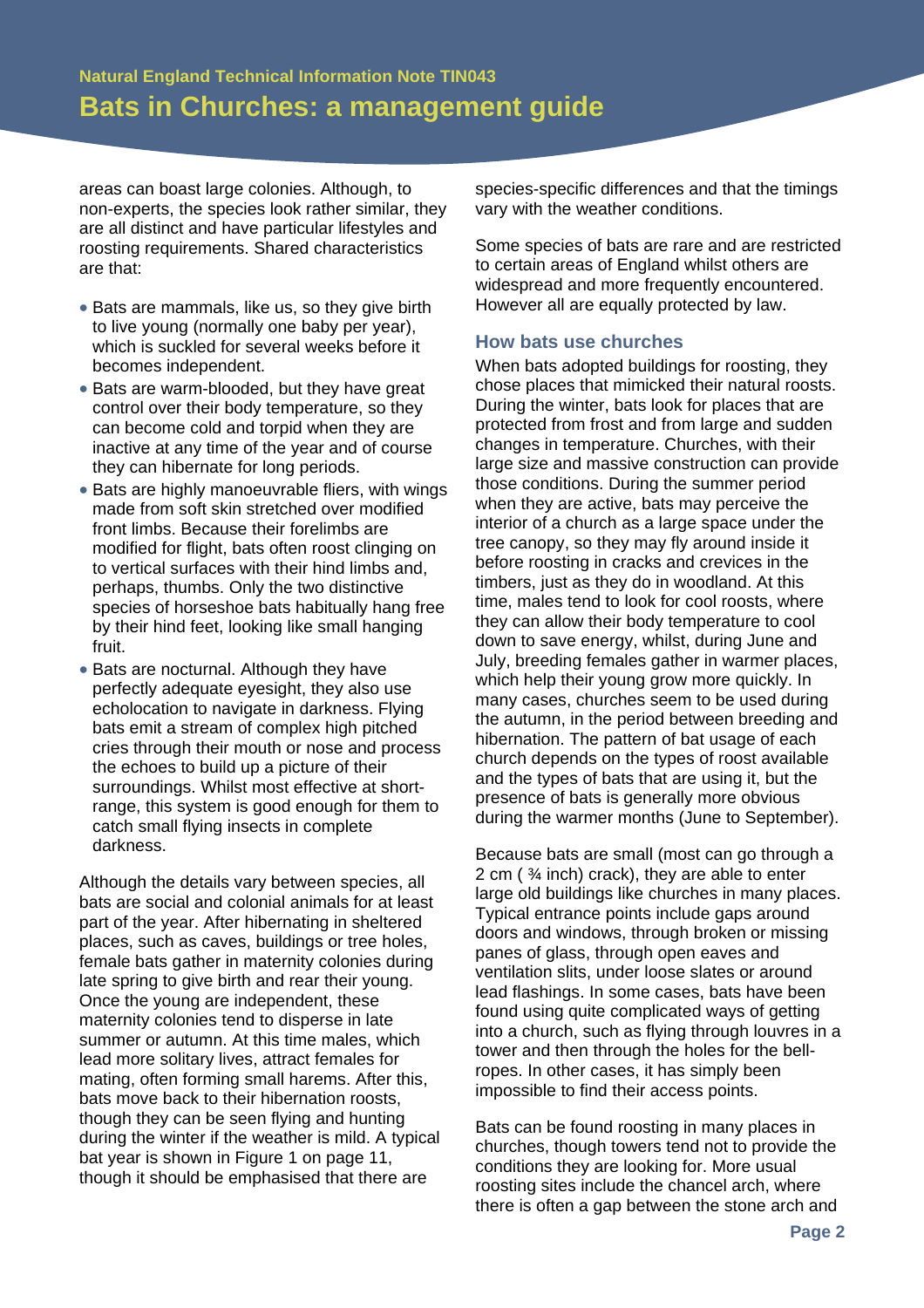the first rafter, splits, joints and crevices in roof timbers, along the eaves, in cracks in stonework, in voids between the ceiling and roof and even behind wall hangings or commemorative plaques. In many instances, where small numbers are involved, the presence of bats may be completely undetected.

Although most churches with bats have small numbers that don't cause any significant problems, in some cases bat urine or faeces can damage artefacts or furnishings or cause a nuisance to users of the building. The legal protection afforded to bats must be taken into account when deciding on the best course of action to address these problems. Similarly, the presence of bats, and its legal implications, must be taken into account when maintenance, repair or renovation works are planned. These two situations are considered in more detail in the sections below.

#### **Bats causing problems**

It is important to realise that:

- bats are not a serious threat to human health providing sensible precautions are taken;
- bat droppings and urine may cause damage to historically significant fabric;
- bats may have a impact on the interior of buildings that causes practical problems, whether or not historic artefacts are at risk;
- there are ways of managing the situation to minimise the impact of bats on the church building and people who use it. It is essential that every possible effort is made to mitigate the impact of the bats before drastic measures, requiring the granting of a licence, are pursued.

## **Nuisance and human health**

Where there is significant bat activity in a church, the cleaning required to make the building usable regularly as a place of worship may be beyond the resources of the congregation. Similarly, where the smell of bat urine and droppings permeates the entire building, action may need to be taken. The presence of grounded (crawling) bats is occasionally a problem in houses, but only very rarely in churches. If your church suffers from

either of these unusual problems, seek advice from Natural England.

The risk to human health through exposure to bats or their debris in the UK is small. The hazards are infection from a bite or scratch from an infected bat or from exposure to bat droppings or urine.

Bats are potential carriers of a rabies-like virus called European Bat Lyssavirus (EBL), though these seem to be rare in Britain. EBLs are transmitted by a bite or scratch from an infected bat, or if saliva or nerve tissue from an infected bat gets into a patient's eye, or comes into contact with mucous membranes, such as the lining of the mouth or nose, or with broken skin. People are not at any risk from EBLs unless they have been in close contact with an infected bat and bitten or scratched by it. Therefore bats should only be handled by experts. If a sick or injured bat is found, advice should be sought from Natural England or the BCT. Gloves should be worn if it is necessary to handle and dispose of a dead bat.

Exposure to bat droppings and urine present a risk of gastro-intestinal infection through accidental hand-to-mouth transfer. However, the small size of the droppings, and the speed with which they dry up, means that they do not generally provide a good growth or maintenance substrate for organisms that could cause disease in humans. Nevertheless, the presence of quantities of bats droppings in areas used by a church congregation, particularly children, is undesirable and needs attention. Hands should be washed after exposure to bat droppings and urine.

As a general precaution, it is best to prevent exposure to dust from deposits of bird or bat droppings by avoiding it becoming aerosolised and subsequently inhaled. Work practices and dust control measures that eliminate or reduce dust generation should be used. For example, instead of shovelling or sweeping dry, dusty material, carefully wetting it with a water spray can reduce the amount of dust aerosolised. An alternative method is the use of an industrial vacuum cleaner with a high-efficiency filter to bag contaminated material.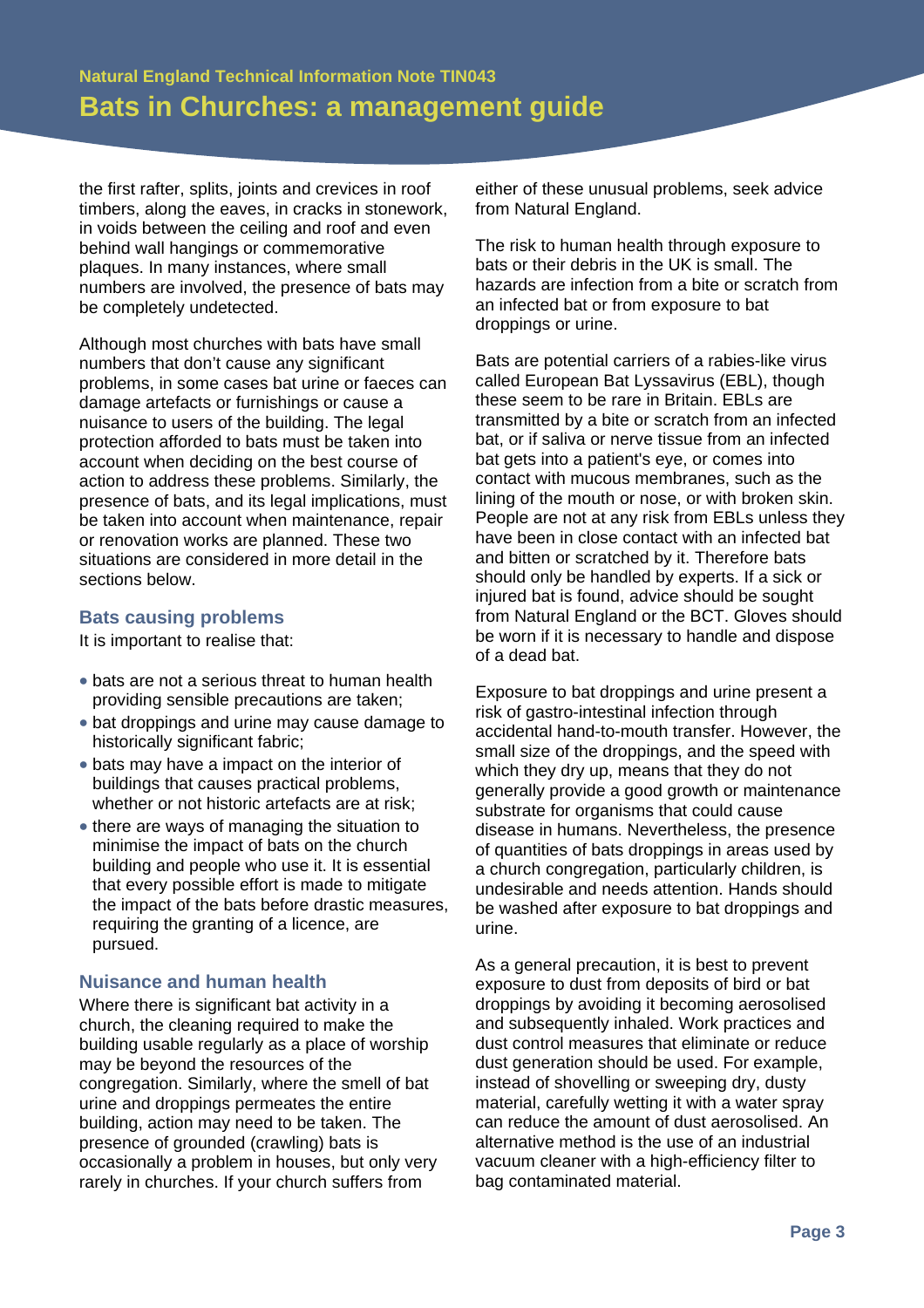### **Damage to artefacts and furnishings**

Many churches contain objects of historical and artistic interest that are vulnerable to damage from bat excreta. These may include wall paintings, tombs and screens, monumental brasses, textiles and paintings. In addition, organ pipes and furnishings, such as lecterns and pews may also be vulnerable to damage, which typically appears as spotting of polished surfaces.

Bats, particularly pipistrelles, the most common species, tend to urinate and produce droppings (faeces) when entering or leaving their roost, so it is around these areas that the greatest concentration of excreta, and hence the most damage will tend to occur. However, other species, such as Natterer's bat, appear to spend time flying around in the body of the church, leading to a more widespread, but less concentrated, distribution of excreta.

Droppings, perhaps the most obvious indicator of the presence of bats, are largely made up of the indigestible parts of insects together with small amounts of other compounds such as fats or oils. Droppings can provide a source of nutrients for the growth of bacteria and fungi, but because they are small, they usually dry up very quickly, thus halting the growth of these organisms, unless they are in very damp places. Old bat droppings generally crumble to a fine powder. Bat urine is a solution of urea, which decays to form dilute ammonia, which is alkaline. Both droppings and urine can cause pitting, staining or etching of porous or polished materials, including paintings, varnished surfaces, brass or polished stone. However, damaged caused by urine may be more significant as it is chemically more aggressive than the compounds found in faeces.

## **Managing the problem**

Before deciding on what action may be appropriate and effective, it is very helpful to gather some information about the nature and extent of the problem. This should include information about the type, pattern and extent of any damage to objects or furnishings as well as information about the pattern of bat usage. For the latter, the most helpful information is the location of concentrations of droppings, the

seasonal pattern of bat usage and the location of bat roosts and access points. It is also helpful to know which species of bats are present, as some are particularly rare, though this requires specialist knowledge. Much of this sort of information can be collected by the parochial church council, incumbent or volunteers, but some specialist advice will certainly be helpful. We recommend that you contact your local Natural England office or the Bat Conservation Trust national helpline (see end for details) for advice. In most cases, a Natural England specialist volunteer or Wildlife Adviser will be able to visit the church to provide on the spot advice and help identify bat roosts and which species of bats are present. They may also be able to suggest which bat management techniques, described later, are most likely to be helpful in ameliorating the problem.

It is also helpful to obtain advice about the historic, artistic and cultural value of all works of art, and other objects, in the church and also some assessment of their vulnerability to damage from bat excreta. For this, advice may be sought from the Diocesan Advisory Committee, the Council for the Care of Churches or English Heritage.

## **Assessing bat usage**

A good starting point is to ask those responsible for the routine maintenance (e.g. cleaning) of the church. This should identify the areas with the most evidence of bats and also give some indication of the rate of deposition of excreta. For a more accurate assessment, it would be helpful to record the distribution of excreta onto a scale plan of the church. Divide the plan up into one metre square sections and count or estimate the number of droppings or urine spots in a sample of these, focusing particularly on those areas of the church that show the most evidence. If this technique is repeated on a fortnightly or monthly basis, this will give a good indication of the rate of deposition of excreta. An alternative way of achieving this is to lay out light coloured sample cards of known size in selected areas of the church and count the number of excreta that accumulate over a period of time. It is also helpful to inspect the walls of the church and record any areas that show significant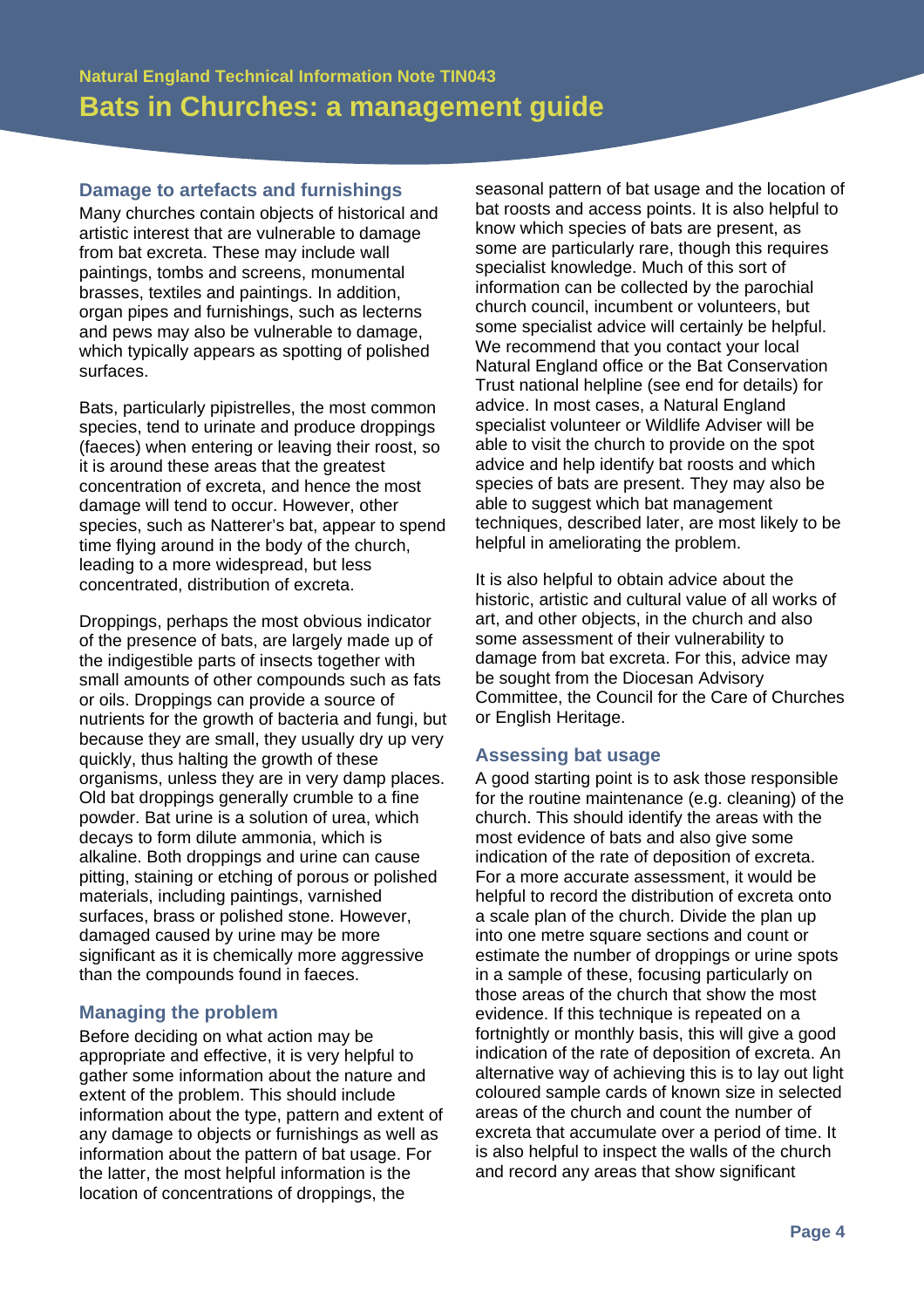concentrations of droppings stuck to vertical surfaces. This can help to identify bat roosts.

## **Ways of managing problems**

A range of techniques is available to help manage or reduce problems of damage or nuisance caused by bat excreta. These vary in cost, convenience, effectiveness and achievability and range from amending the cleaning rota right through to exclusion of the bats. The choice of management technique will be influenced by the scale of the problem, its impact on the church as a place of worship and community use, the historic, artistic or cultural value of the items vulnerable to damage, the conservation significance of the bats involved, the seasonality of the problem and the cost and achievability of the proposed action. For the majority of churches, simple low-cost techniques are most likely to be appropriate, with a more interventionist approach reserved for those with more significant problems. Regardless of the legal requirements, the size and construction of most churches means that excluding bats can be a difficult and expensive operation with no guarantee of success, so it is unlikely to be the best solution in the great majority of cases.

**Cleaning** Arranging the cleaning rota so that the church is cleaned in the mornings before it is used may be a solution to ensuring bat droppings are not a source of concern to the congregation, where bat activity is limited. Cleaning of fragile surfaces that may be seriously damaged by inappropriate techniques should only be carried out by professional conservators. Droppings should only be removed from robust and historically insignificant objects by brushing or dusting. If this is unsatisfactory, seek further advice. Cleaning objects such as monuments with water should generally be avoided as it can remove protective patination, dissolve surface layers of the object and risk initiating harmful salt activity and microbial growth.

**Moving objects** If a free-standing object is exposed to bat excreta, it may be possible to move it to an area where surveys have shown that the deposition rate of droppings is low. This may require faculty permission if the original position has liturgical or historical significance.

**Covers** Covers may be appropriate where deposition is minor, localised or where there are only a few vulnerable objects. They are less suitable where deposition occurs throughout the church or where the aesthetic impact would be significant. Porous materials, such as linen or natural carpet, are suitable, but impermeable materials, such as most plastics and synthetic fibres, should be avoided for significant objects as they can cause problems with condensation or high humidity. Covers should be suitable for easy cleaning. For brasses or polished stone on the floor, natural fibre carpet or underfelt would be suitable, but care should be taken to remove any grit, so as to avoid damage to the surface.

**Vertically-hanging screens** Vertically-hanging screens could also be used to protect wallpaintings or other items on walls. This technique has been little tested as there are concerns about its aesthetic impact. Any protection such as this would require the authority of a faculty. Possible materials could include fine netting (as used to keep birds off buildings) or clear plastic. If screens can be mounted so they hang some distance from the object they are designed to protect, they could prevent bats from flying close to the objects and thus provide protection from excreta. Netting screens would be almost invisible if hung carefully.

**Coatings** Before any attempt is made to coat any fabric, fixture or fitting, those responsible for the care of the church are strongly advised to seek professional advice. Synthetic lacquers may give some protection against bat damage, but should only be used for historically and artistically insignificant metal and wooden objects. Waxes may give some protection to furniture, but provide limited protection against bat urine. Further information about the care of wooden surfaces is given at **www.churchcare.co.uk/contents.php?DK**

Deflector boards Carefully positioned boards beneath areas used by bats can provide some protection against urine and droppings, either by catching the excreta or deflecting it to harmless areas. Such boards are most effective when bat activity is largely restricted to clearly-defined areas, such as favoured roosting places, and where a single item such as a monument can be protected. Widespread use of boards in a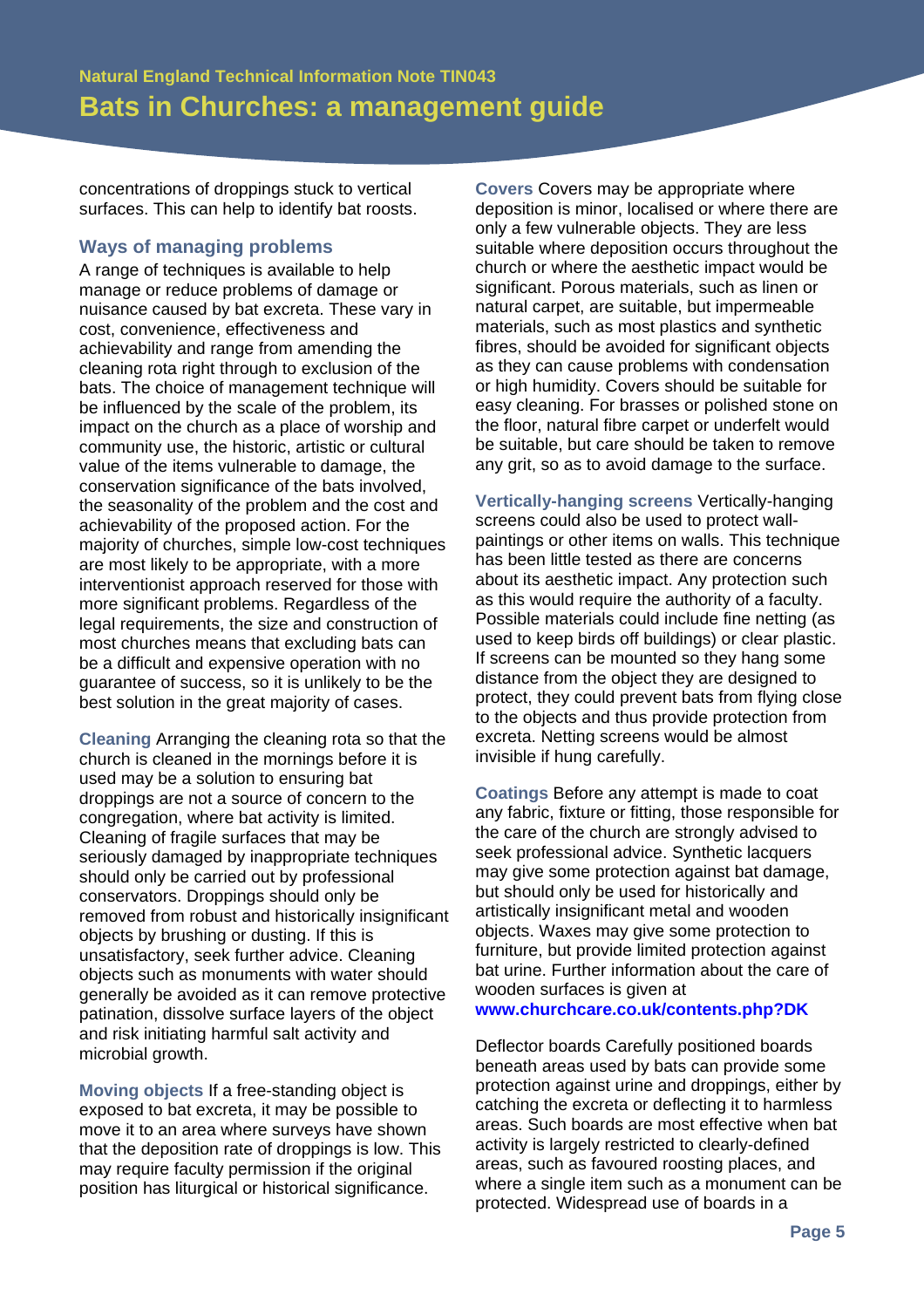building would not be feasible. Boards can be erected during the summer, when bats are active, and removed at other times or for cleaning. The consequences of attaching boards to historic plaster, stone or woodwork must be considered and faculty permission will be needed.

**Deterrents** Many deterrents, including stuffed owls, burning incense and ultrasonic pestscarers have been suggested or tried, but there is no evidence that any of these are effective in modifying the behaviour of bats. There is some evidence that lighting may affect bats behaviour, with some species, such as Natterer's bat, appearing reluctant to fly around the body of the church if the lights are on. It is possible, therefore, that the careful use of internal lighting, perhaps controlled by a time switch, could reduce bat usage of a church. As this use of lighting is a deliberate attempt to disturb the bats, perhaps adversely affecting their ability to breed or raise their young, advice should be sought from Natural England as to the legality of any proposal. In some cases, a licence may be required for the work to be carried out legally.

**Relocation of roosts or access points** Bats may roost in a wide variety of places inside churches, moving from site to site seasonally or as the weather changes. If roosts are located above particularly sensitive areas, such as objects of historic or cultural significance, it may be possible to manage the roosting behaviour of the bats by excluding them from one or more of their roosting sites. The object of such management would be to move the bats to more acceptable roost areas, not exclude them from the church completely. Such management may be legally acceptable provided that the continued ecological functionality of the roost is maintained. This means that from the bats point of view the church continues to offer them the same variety of roosting places as it did before the work. To avoid breaking the law, it would be best to seek advice from Natural England before embarking on such a course of action.

**Exclusion** In cases where damage to important items is severe, or there are significant public health concerns, exclusion of bats from the church may be considered. In this context, exclusion includes both the complete exclusion

of bats from the church and the exclusion of bats from all their roosting sites within the church. As might be expected, sealing a large building against animals that can pass through a 2 cm gap is not a simple exercise and the difficulties and expense of such an operation should not be underestimated. In addition, care needs to be taken to maintain ventilation, so advice from the church's inspecting architect or surveyor will be necessary. Success can certainly not be guaranteed, no matter who carries out the work.

Exclusion results in the destruction of bat roosts and so would be illegal as well as potentially harmful to bat populations. Because of this, it should be seen as a last resort in cases where other less harmful solutions have failed to help. Licences to permit what would otherwise be illegal activities are obtainable from Natural England, who should be consulted at an early stage. Details of the legislation are given below.

## **Application for a licence**

Applications for licences involve time and expense and should be considered as an absolutely last resort, when none of the other management options is feasible.

Before applying for a licence to damage or destroy bat roosts, it will be necessary to gather sufficient information to demonstrate that the requirements of a licence application are met. Natural England will be unable to make a decision unless the right information is available and the applicant can demonstrate that the necessary tests have been met. These are described below:

#### **Is the purpose of the work appropriate?**

Licences are available only for purposes specified in the legislation. The most likely ones for churches are:

## **Preventing serious damage to property** For

this purpose, it would be necessary to show that the bats are causing, and will continue to cause, serious damage to the fabric of the church and/or items within it. To demonstrate this, it would be helpful to have:

• Information about the scale of damage and the value of those items. It may be helpful to seek advice from the Diocesan Advisory Committee,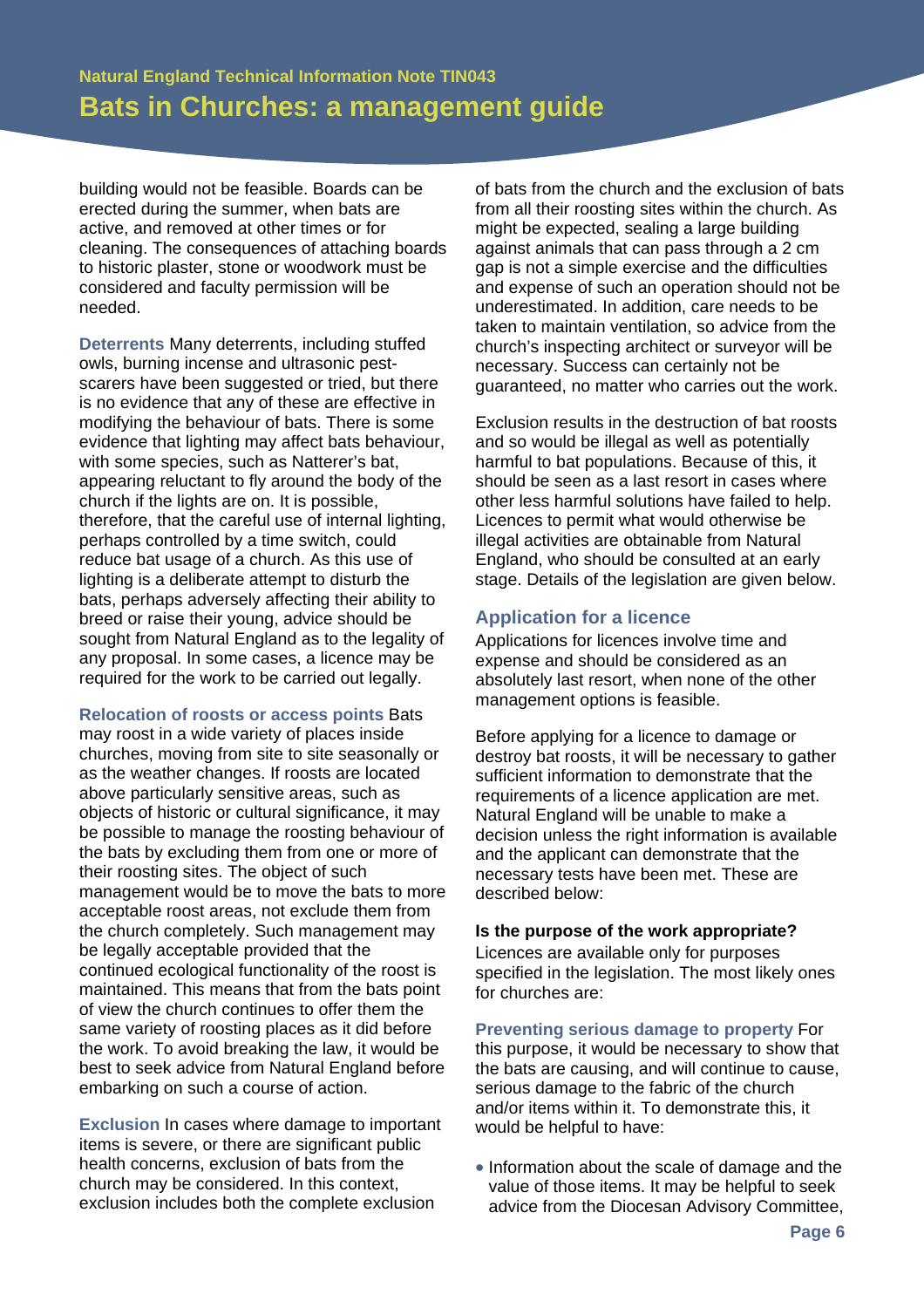the Church Buildings Council or English Heritage about the heritage value of objects and fittings.

• Information about the distribution and frequency of bat excreta. This can come from the assessment described above.

**Preserving public health or public safety or other imperative reasons of overriding public interest** The presence of significant quantities of bat droppings on pews or other places where people may come into contact with them could be grounds for a licence application, even though the risk to public health is considered low. To justify this purpose, it would be helpful to have:

- Information on whether the use of the church by bats conflicts with the primary use of the building as a centre of worship and mission.
- Information about the frequency of services in the church, the average size of the congregation, and whether the services are attended by children.
- Information on the feasibility of cleaning the building to a satisfactory standard.
- Information about the distribution and frequency of bat excreta. This can come from the assessment described above.

#### **Is there a satisfactory alternative?**

The UK is obliged to implement a system of strict protection for all bats. Licensing what would otherwise be illegal acts should thus be seen as a last resort and licences cannot be issued where a satisfactory alternative way of achieving the desired outcome exists. It will thus be necessary for the applicant to demonstrate that all reasonable alternative ways of solving the problem have either been tried or are unsuitable.

#### **Will the action authorised be detrimental to the maintenance of the population of the species concerned at a favourable status in their natural range?**

This is probably the most complex of the three tests to be addressed and one where expert advice will be required in order to show that the test has been met. In determining this test, Natural England will take into consideration the species and number of bats likely to be affected, the usage of the site (maternity, hibernation etc.) and proposals for mitigation to reduce the impact. Overall, the objective should be to ensure there is no net loss of resources available to the bats, so, except for minor roosts of widespread species, we would expect to see appropriate mitigation for any loss of roosts. Mitigation can take many forms, but alternative roosts are often provided in the form of adapted areas in buildings, bat-boxes or, in some circumstances, purpose-built bat houses. Details and examples are given in the Bat Mitigation Guidelines published by Natural England and ecological consultants should be familiar with these.

#### **Maintenance, repairs and alterations**

In some cases, plans to maintain or repair churches can be affected by the presence of bats or bat roosts in the area. For the work to be accomplished with the minimum of delays and interruptions, the following process is recommended.

**Avoid surprises** It is well known that bats like to use church buildings and the simplest option is to assume that they will be present, unless it is definitely known that they are not, and carry out a bat survey, focusing on the areas to be repaired or maintained. This should be carried out before grants and faculties are applied for, programmes of work are agreed or works commissioned. This will minimise the possibility of having contractors or expensive equipment on site and then having to stop work while problems are resolved. Understanding how bats use the church should also ensure that any extra costs of taking the bats into account will be minimal. Integrating a bat survey into periodic condition surveys is a good way of ensuring that up to date information about bats is always available. Always ask the architect to ensure that bats are taken into account when planning work and developing method statements.

**Plan the work** Once the presence of bats or the location of bat roosts is known, the works can be planned to take the bats into account. The basic principle is to plan the work so as to avoid committing offences under the wildlife legislation and thus avoid the need for a licence. Only consider applying for a licence if avoidance is virtually impossible.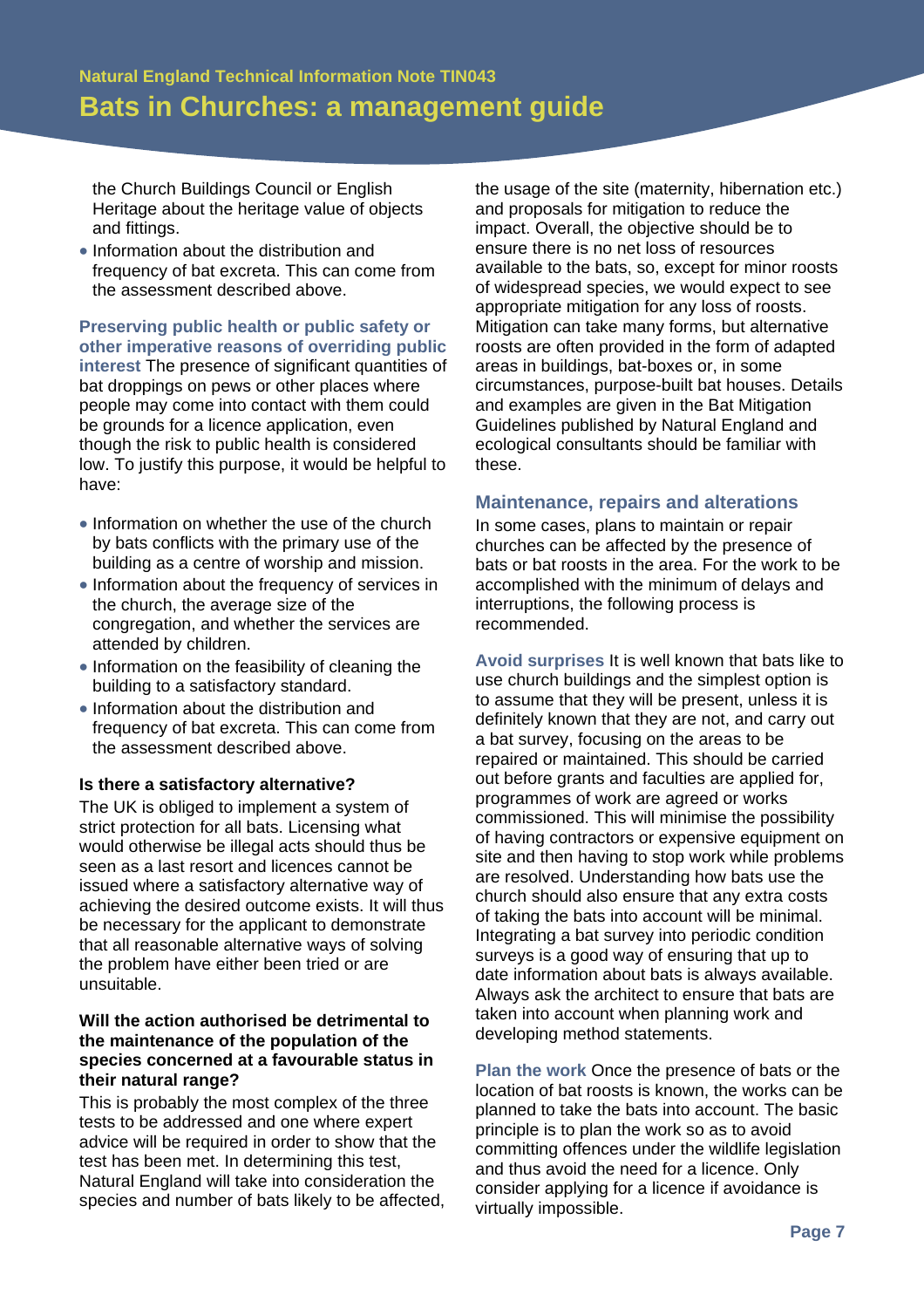In most cases, avoidance will involve adjusting the timing of any works so they are carried out at a time of year when fewest bats are present, thus avoiding significant disturbance to bats. Similarly, the methodology may need to be amended so as to avoid damaging or destroying bat roosts, for example by ensuring the entrances are maintained. Natural England may be able to advise on the planning of minor works, but for major works in churches with significant numbers of bats, professional advice from a consultant is likely to be required.

Once a suitable methodology for the works has been agreed, it is recommended that this is written down in the form of a detailed instruction (or method statement) for the contractors. This has two important benefits. First, it will show that the church authorities are aware of the bats and have taken all reasonable steps to avoid committing offences. This could be important if a minor offence is inadvertently committed, as prosecuting those who can show they followed good practice is unlikely to be in the public interest. Second, a written instruction can reduce the possibility of misunderstandings between the church authorities and the contractors and can clarify who is responsible for looking after the bats.

If the work cannot be carried out in a way that avoids offences, the only other way of working within the law is to apply for a licence on the grounds that the works are for imperative reasons of overriding public interest. Such applications would also need to pass the tests of whether there was a satisfactory alternative and whether the work would adversely affect the conservation status of the bats concerned. Details of how the latter tests are applied is given in the section on exclusions. We anticipate that licence applications to allow repairs or maintenance to be carried out without breaking the law will be rare as there will generally be a satisfactory alternative way of carrying out the work that avoids committing offences.

**Carry out the work** Once a satisfactory plan of action has been agreed and a written method statement prepared, the works can be commissioned as normal. Contractors should be given a copy of the method statement as part of the commissioning process, so any particular

constraints can be taken into account throughout the contracting process. Where particular care is required, it may be advisable to have contractors briefed on-site by someone familiar with the method statement. Our experience is that communication failures between client and contractor are the most frequent cause of offences being committed.

English Heritage and EH/HLF grant programmes can be adjusted in order to fulfil legal obligations about bats, although it is preferable to anticipate their presence to ensure these are built into the works programmes from the outset, not added in at a later date.

#### **Legal protection for bats**

All species of bats are protected by the Conservation (Natural Habitats &c.) Regulations 1994 (the Habitats Regulations) and, to some extent, by the Wildlife and Countryside Act 1981 (the WCA). Both these pieces of legislation have been amended since they were passed, most recently in 2007. This results in a complex legal situation; the following description has been considerably simplified and is not comprehensive.

#### **It is an offence to:**

- deliberately kill, injure or capture a bat:
- deliberately disturb bats in such a way as to be likely significantly to affect the ability of any significant group of bats to survive, breed, or rear or nurture their young or the local distribution or abundance of that species.
- damage or destroy any breeding or resting place used by bats;
- intentionally or recklessly obstruct access to any place used by bats for shelter or protection.

The words deliberately and intentionally include actions where a court can infer that the defendant knew that the action taken would almost inevitably result in an offence, even if that was not the primary purpose of the act.

Notably, the offence of damaging or destroying a breeding site or resting place (which can be interpreted as making it worse for the bat) is an absolute offence. This means that such actions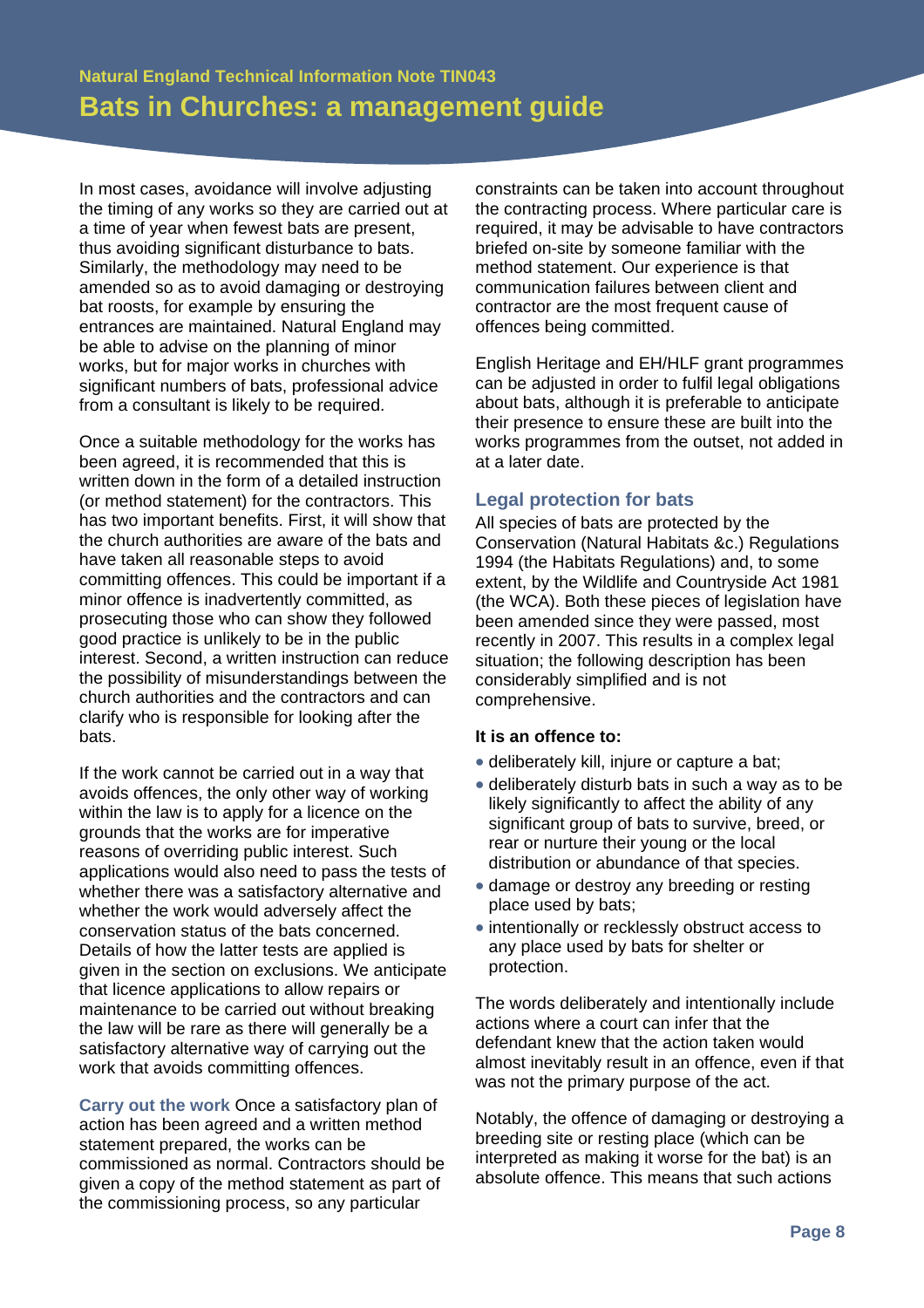do not have to be deliberate for an offence to be committed.

The wording of the offence of disturbing bats in the Habitats Regulations is complex, but in essence this means that it is not an offence to disturb single bats, or perhaps even a few bats, outside the breeding or hibernation period, and that any disturbance must have some measurable impact on the species concerned before it is considered an offence. Because of this complexity, and because there is still a disturbance offence under the Wildlife & Countryside Act, we recommend that advice is sought from Natural England or from a professional wildlife consultant where works are planned that are likely to disturb bats. A fuller interpretation of the disturbance offence, including its application to bats, is available from Natural England and can be found at **www.naturalengland.org.uk/conservation/wil dlife-management-**

#### **licensing/docs/Disturbance\_of\_protected\_sp ecies.pdf**

To summarise, if works are being planned or actions considered that would be likely to affect bats (i.e. likely to result in an offence), you should consider either:

- Amending the proposed works or actions so as to avoid committing offences, for example, by rescheduling works to a time when bats are not present or ensuring roost features are not affected. Or, if this is not possible,
- Obtaining a licence to permit work that would otherwise be an offence to go ahead.

Licences are issued by Natural England, on behalf of the Secretary of State, to permit what would otherwise be offences under the Habitats Regulations. Before issuing a licence, Natural England must apply three tests;

#### **Is the purpose of the work appropriate?**

Natural England can issue licences for a number of purposes, but the most likely ones for churches are:

• Preserving public health or public safety or other imperative reasons of overriding public interest including those of a social or economic nature and beneficial consequences of primary importance for the environment.

• Preventing serious damage to livestock, foodstuffs for livestock, crops, vegetables, fruit, growing timber or any other form of property or to fisheries.

If the proposed work does not fit one of these purposes, then it cannot be licensed.

#### **Is there a satisfactory alternative?**

If there is a satisfactory way of carrying out the proposed work or achieving the desired outcome without committing an offence then a licence cannot be granted.

Will the action authorised be detrimental to the maintenance of the population of the species concerned at a favourable status in their natural range?

If the action authorised would have such an effect than a licence cannot be granted.

Advice on appropriate courses of action is given in this publication.

This is not a comprehensive guide to the law and readers may wish to consult the original legislation or obtain their own legal advice. Updated versions of the Habitats Regulations and the Wildlife & Countryside Act can be found on the Statute Law Database at **www.statutelaw.gov.uk/** (although at the time of writing this had not been completely updated). Further information and application forms for licences can be found at **www.naturalengland.org.uk/conservation/wil**

**dlife-management-licensing/habsregs.htm** . The form required is WML-A13, parts 1-4. Natural England does not charge for issuing licences.

## **Choosing a consultant**

Although Natural England may be able to provide advice, often via volunteers, about many sorts of problems, there are situations where the services of an ecological consultant are required. As a government agency, Natural England is unable to recommend or endorse individuals or companies, but our local teams may be able to provide an unselective list of specialist bat consultants known to be active in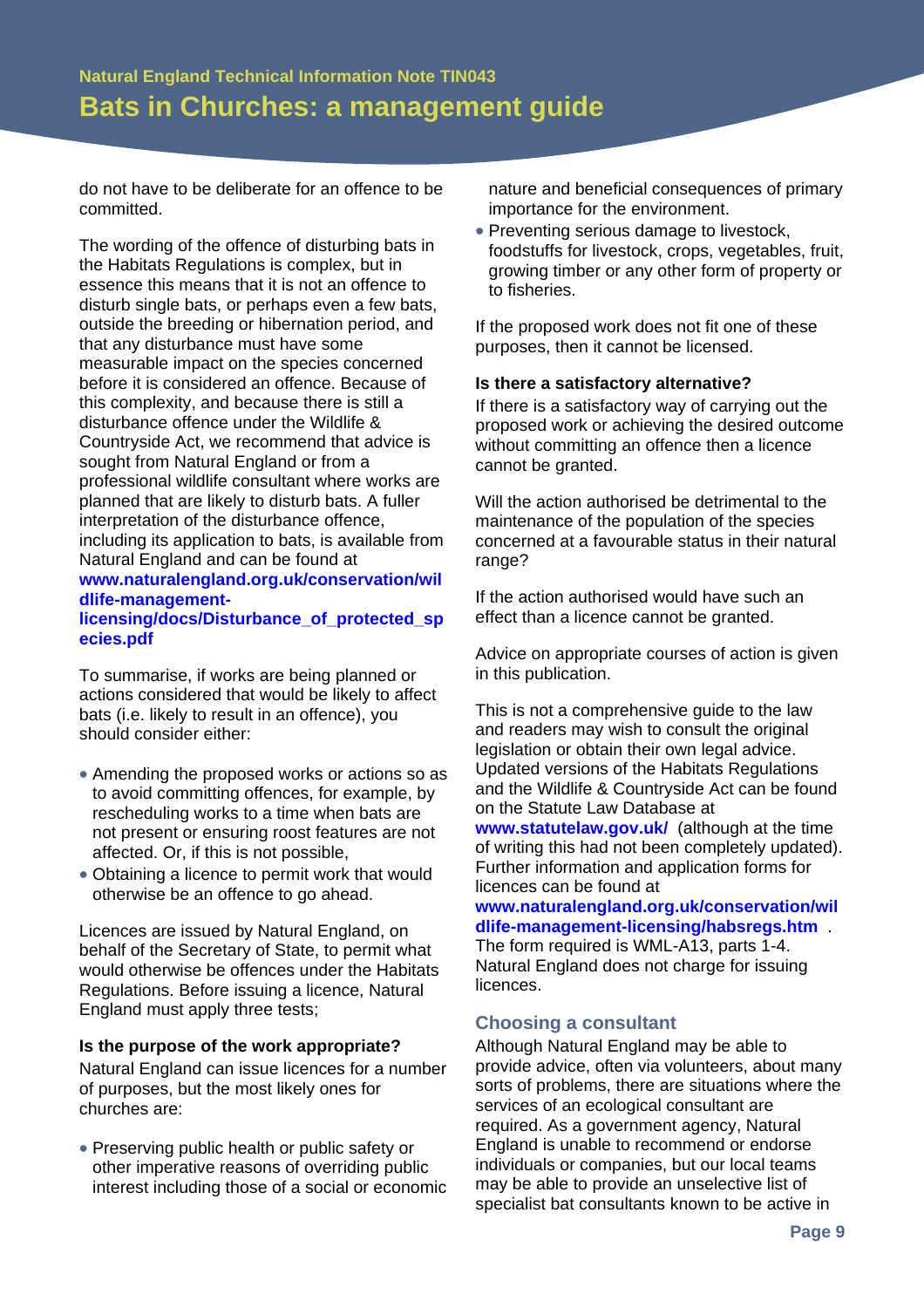the area. Listing consultants in this way should not be taken as any sort of endorsement or recommendation, but is intended to help those unfamiliar with the topic to locate a suitable company or individual.

Probably the best way of finding a suitable consultant is by personal recommendation, so it may be best to contact other churches that have employed consultants in the recent past. If this is not possible, contact details for environmental consultants can be obtained from a number of sources, including their professional bodies and published directories. Two such directories are: the Directory of Ecologists and Environmental Managers (IEEM; **www.ieem.co.uk**), and the ENDS Environmental Consultancy Directory (Environmental Data Services; **www.endsdirectory.com**). Some consultants are also members of local bat groups which may be contacted via the Bat Conservation Trust (0207 627 2629; **www.bats.org.uk**).

Before appointing a consultant, it would be prudent to make enquiries about their abilities and experience. You may wish to ask about the following:

- Possession of a Natural England licence for bat surveys. Although not essential for all consultancy work, surveys of known bat roosts should be carried out under licence.
- Previous experience. Consultants should be asked for examples of recent work. You may wish to check whether previous clients were satisfied with the standard of work and value for money.
- History of licence applications. You may wish to enquire about the consultants success rate in applying for licences of the type required, particularly the proportion of applications that have been successful without amendment.
- Costs. These vary widely between consultancies, so you may wish to seek more than one quotation. As with any sort of professional service, it is helpful to be as clear as possible about what is required and what will be included in the quoted price.

## **Legal protection for buildings**

Buildings of special architectural and historical interest are a finite resource and an

irreplaceable asset. Listing of such church buildings presumes that they will be conserved for future generations as part of the national heritage.

## **Getting permission to undertake any work in church buildings**

The Ecclesiastical Exemption (Listed Buildings and Conservation Areas) Order 1994 means that The Church of England, The Church in Wales, The Roman Catholic Church, The Methodist Church, The United Reformed Church and the Baptist Union of Great Britain and Wales operate systems of control over listed church buildings which comply with a Government Code of Practice.

This means that these denominations should consult their respective advisory bodies before undertaking any works, repairs or alterations in places or worship.

All other denominations and faiths may require Listed Building Consent from the local planning authority before undertaking works to a listed church building.

## **Further information**

Natural England Technical Information Notes are available to download from the Natural England website: **www.naturalengland.org.uk**. For further information contact the Natural England Enquiry Service on 0845 600 3078 or e-mail **enquiries@naturalengland.org.uk**.

In England, further advice on managing wildlife problems and applying for licences can be obtained by contacting Natural England's Wildlife Management and Licensing Service at:

Address: Wildlife Licensing Unit, Natural England, Burghill Road, Westbury-on-Trym, Bristol, BS10 6NJ

Telephone: 0845 601 4523 (local rate) E-mail: **wildlife@naturalengland.org.uk** A range of leaflets on wildlife topics is available at:

#### **www.naturalengland.org.uk/conservation/wil dlife-management-licensing**

Bat Conservation Trust 15 Cloisters House, 8 Battersea Park Road, London SW8 4BG.